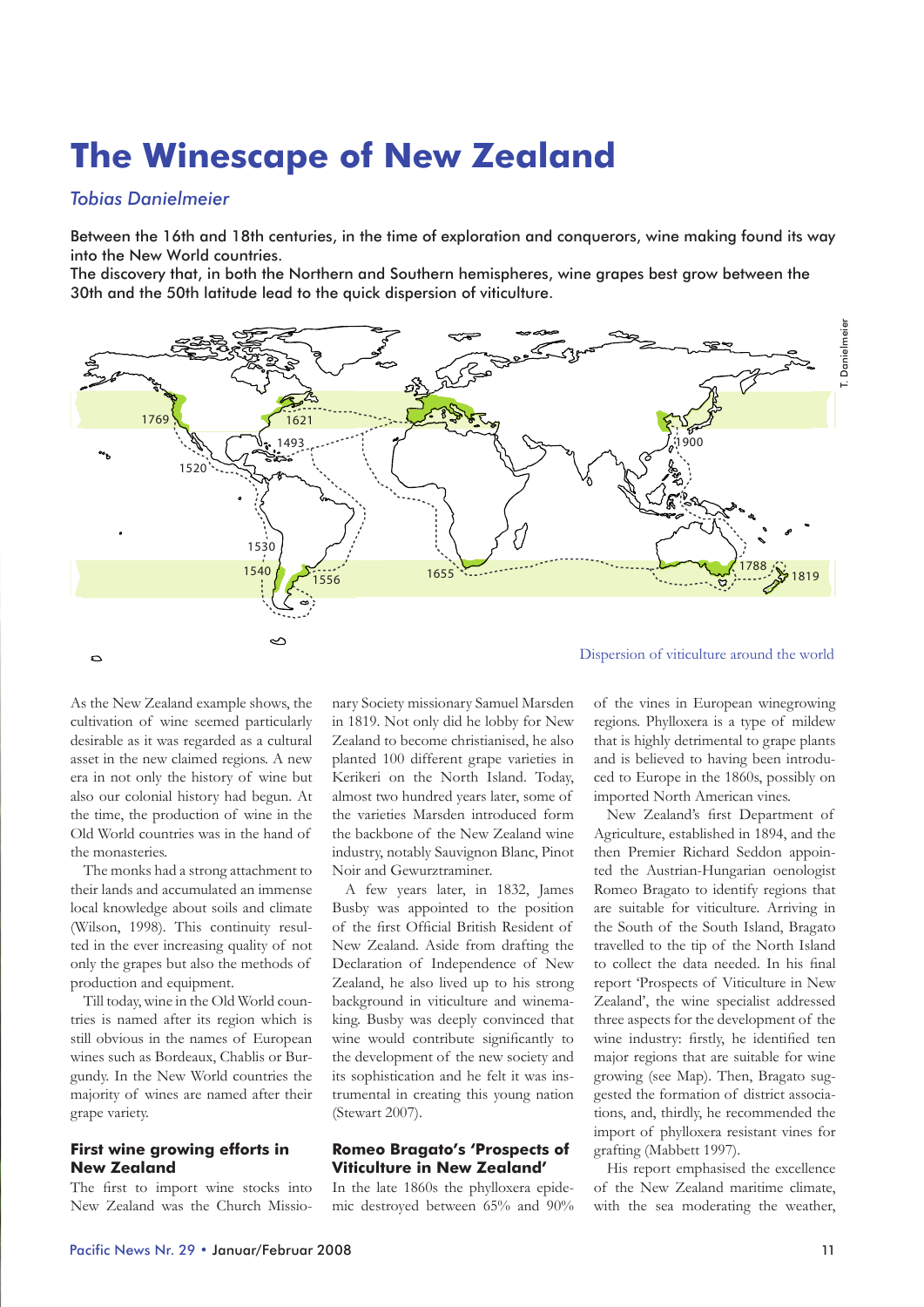producing cooler summers and milder winters than one would expect at similar latitudes in Europe and North America. Maritime climates also tend to demonstrate higher variability of temperatures. Even in summers the wine regions tend to experience cold nights, the effect is that the plants produce fruit that are nearly always high in acidity. Even though Bragato's findings proved highly relevant from today's point of view, they did not aid the immediate advancement of the wine industry in New Zealand.

## **Development of the New Zealand wine industry**

Three major factors prevented an early advance of the wine industry. Firstly, the economy was focused on the meat and dairy industries, which seemed to promise higher profits; winemaking in comparison was regarded as inefficient. Secondly, the legislation encouraged prohibition and temperance.

In 1918 a petition with more than 240.000 signatures was presented to the Parliament, demanding an end to the manufacturing and sale of alcohol. Finally, this legislative restriction reflected a wider absence of a cultural appreciation of wine. There was religious advocacy of temperance, and these people would not hear of drinking alcohol, let alone in public. Other New Zealand immigrants preferred beer and spirits to wine since they were not used to consuming and appreciating wine.

1960s, the official rejection of alcohol in public was also expressed through another New Zealand institution, the 'six o'clock swill'. Before that time, pubs were open for only one hour after the end of the working day and closed on Sundays.

Hence, many people tended to drink spirits or beer. This 'binge drinking' habit still reflects today in the drinking behaviour of many New Zealanders.

The Sale of Liquor Act (1989) had another profound effect on New Zealander's attitudes to wine. The introduction of BYO (Bring Your Own) licences for restaurants that allows people to bring

their own bottle of wine to a restaurant and only pay a small corkage fee was part of the same legislative reform. This amendment had an astonishing, profound and more positive effect on New Zealanders' cultural approach to wine.

On these accounts, there was hardly any wine industry in New Zealand until the 1970s. This changed in 1973, when Britain entered the European Economic Community, which required the termination of existing trade terms for New Zealand meat and dairy products.



'New World meets Old World': contemporary wine cellar and traditional oak barrels at the Peregrine Winery, Gibbston Valley, Otago.



In the following years, a remarkable reorganisation of the agricultural economy took place. Before this restructuring was fully implemented, diversification away from traditional products to commodities with potentially higher economic returns was explored. Wine was now seen as an appropriate replacement for previously predominant products in some regions.

Another reason for an increasing demand is the fact that, due to advanced passenger aircrafts and starting from the late 1960s, air travel suddenly becomes affordable for many. This changed the travel patterns of New Zealanders dramatically. Travelling, living, and working abroad, predominantly in Europe, became desirable for New Zealanders and during their OE (Overseas Experience), Kiwis experienced the wine cultures of Europe - and the domestic wine industry experienced a surprising new demand.

## **The structure of the New Zealand wine industry**

The production of wine in New Zealand involves multiple methods. Certainly, one can find the traditional set-up of a family-owned vineyard and the corresponding estate. Where grapes are grown on the owner's section of land and the winemaker employs his or her own facili-